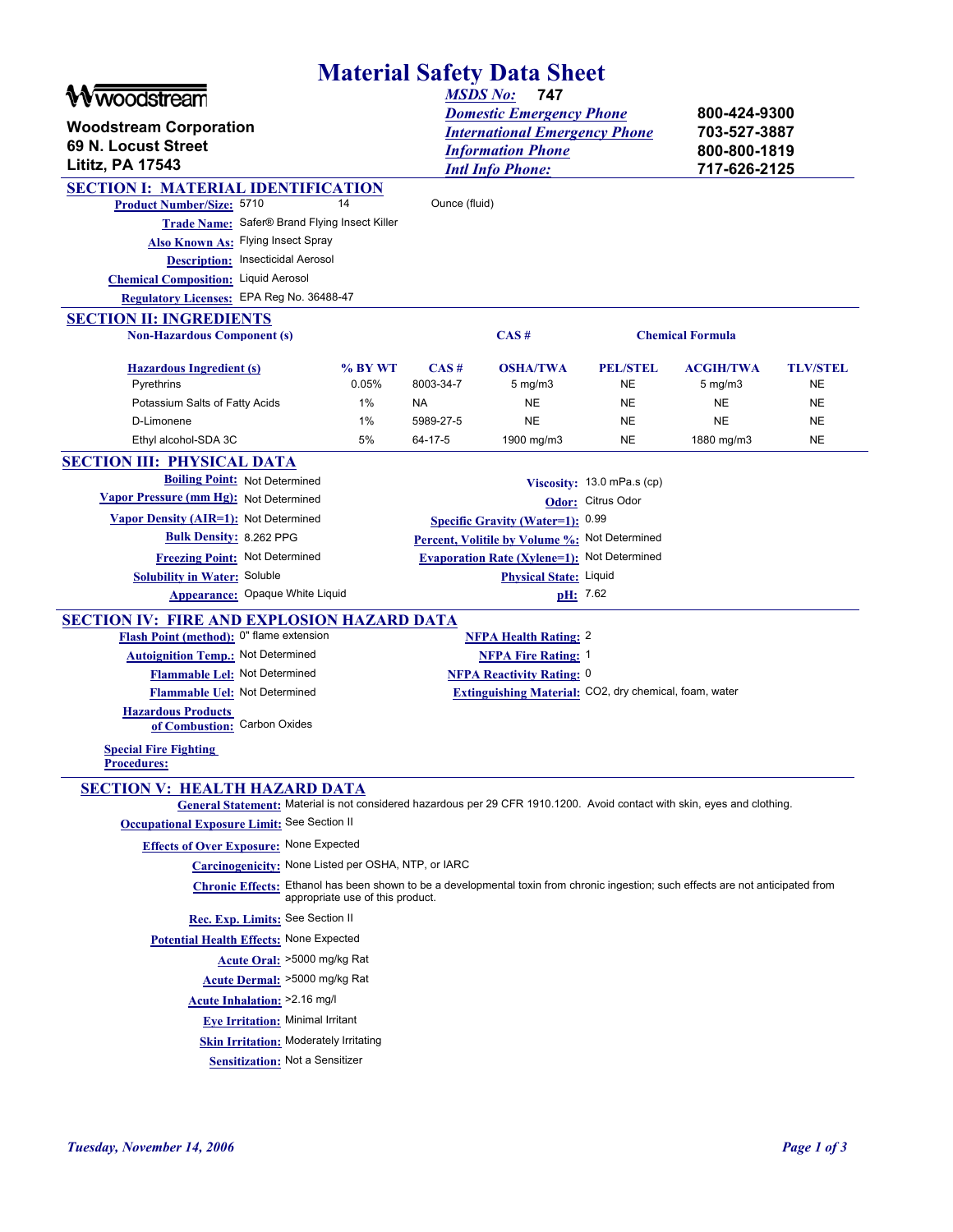|                                        |                                              | <b>Route of Entry Symptoms/Effects of Overexposure First Aid</b>                                                                                                                                                                                                                                                                                                                                                                                                                                   |                                                                                                                                                                                                                                |  |  |
|----------------------------------------|----------------------------------------------|----------------------------------------------------------------------------------------------------------------------------------------------------------------------------------------------------------------------------------------------------------------------------------------------------------------------------------------------------------------------------------------------------------------------------------------------------------------------------------------------------|--------------------------------------------------------------------------------------------------------------------------------------------------------------------------------------------------------------------------------|--|--|
| Skin                                   | Irritation                                   |                                                                                                                                                                                                                                                                                                                                                                                                                                                                                                    | Wash with plenty of soap and water. Get medical attantion.                                                                                                                                                                     |  |  |
| Inhalation                             | None Expected                                |                                                                                                                                                                                                                                                                                                                                                                                                                                                                                                    | Remove victim to fresh air. If not breathing, give artificial respiration, preferably<br>mouth to mouth. Get medical attention.                                                                                                |  |  |
| Eye                                    | None Expected                                |                                                                                                                                                                                                                                                                                                                                                                                                                                                                                                    | Hold eyelids open and flush with a steady, gentle stream of water for 15<br>minutes. Get medical attention.                                                                                                                    |  |  |
| Ingestion                              | None Expected                                |                                                                                                                                                                                                                                                                                                                                                                                                                                                                                                    | If swallowed, promptly drink large amounts of water. Never give liquids to an<br>unconscious person. Get medical attention.                                                                                                    |  |  |
| <b>SECTION VI: REACTIVITY DATA</b>     |                                              |                                                                                                                                                                                                                                                                                                                                                                                                                                                                                                    |                                                                                                                                                                                                                                |  |  |
|                                        | <b>Stability: Stable</b>                     |                                                                                                                                                                                                                                                                                                                                                                                                                                                                                                    |                                                                                                                                                                                                                                |  |  |
|                                        | Conditions to avoid: Excessive Heat          |                                                                                                                                                                                                                                                                                                                                                                                                                                                                                                    |                                                                                                                                                                                                                                |  |  |
|                                        |                                              | Materials to avoid: Concentrated mineral supplements (fertilizers), strong oxidizers, acids                                                                                                                                                                                                                                                                                                                                                                                                        |                                                                                                                                                                                                                                |  |  |
|                                        | Hazardous Decomposition: Will Not Occur      |                                                                                                                                                                                                                                                                                                                                                                                                                                                                                                    |                                                                                                                                                                                                                                |  |  |
|                                        | Conditions to avoid: None Known              |                                                                                                                                                                                                                                                                                                                                                                                                                                                                                                    |                                                                                                                                                                                                                                |  |  |
|                                        | Hazardous Polymerization: Will Not Occur     |                                                                                                                                                                                                                                                                                                                                                                                                                                                                                                    |                                                                                                                                                                                                                                |  |  |
|                                        | Conditions to avoid: None Known              |                                                                                                                                                                                                                                                                                                                                                                                                                                                                                                    |                                                                                                                                                                                                                                |  |  |
|                                        |                                              | <b>SECTION VII: SPILL OR LEAK PROCEDURES</b>                                                                                                                                                                                                                                                                                                                                                                                                                                                       |                                                                                                                                                                                                                                |  |  |
|                                        |                                              | Steps to be taken if material is Rinse with abundant water and mop up.                                                                                                                                                                                                                                                                                                                                                                                                                             |                                                                                                                                                                                                                                |  |  |
|                                        | released or spilled:                         |                                                                                                                                                                                                                                                                                                                                                                                                                                                                                                    |                                                                                                                                                                                                                                |  |  |
|                                        |                                              | Waste Disposal Method: Be aware that the waste owner has reasonability for final disposal. Dispose of in accordance with local, provincial and<br>national regulations. Regulations may also apply to empty containers, liners or rinsate. Laws may change or be<br>reinterpreted; state and local regulations may be different from federal regulations. This information applies to<br>materials as manufactured; contamination or processing may change waste characteristics and requirements. |                                                                                                                                                                                                                                |  |  |
|                                        | <b>Product Disposal Method:</b>              | Do not puncture or incinerate! If empty; Place in trash or offer to recycling. If partially filled; Call your local solid waste<br>agency or 800-CLEANUP for disposal instructions. Never place unused product down any indoor or outdoor drain.                                                                                                                                                                                                                                                   |                                                                                                                                                                                                                                |  |  |
|                                        |                                              | <b>SECTION VIII: SPECIAL PROTECTION INFORMATION</b>                                                                                                                                                                                                                                                                                                                                                                                                                                                |                                                                                                                                                                                                                                |  |  |
|                                        | <b>Respiratory Protection:</b> None Required |                                                                                                                                                                                                                                                                                                                                                                                                                                                                                                    |                                                                                                                                                                                                                                |  |  |
|                                        | <b>Protective Gloves:</b> None Required      |                                                                                                                                                                                                                                                                                                                                                                                                                                                                                                    |                                                                                                                                                                                                                                |  |  |
|                                        | <b>Eye Protection:</b> None Required         |                                                                                                                                                                                                                                                                                                                                                                                                                                                                                                    |                                                                                                                                                                                                                                |  |  |
|                                        | <b>Protective Clothing: None Required</b>    |                                                                                                                                                                                                                                                                                                                                                                                                                                                                                                    |                                                                                                                                                                                                                                |  |  |
|                                        |                                              | Ventilation: Ventilate enclosed spaces                                                                                                                                                                                                                                                                                                                                                                                                                                                             |                                                                                                                                                                                                                                |  |  |
|                                        | <b>Other Protective Equipment: None</b>      |                                                                                                                                                                                                                                                                                                                                                                                                                                                                                                    |                                                                                                                                                                                                                                |  |  |
|                                        |                                              | Protection Note: Contents under pressure. Do not use or store near heat or open flame. Exposure to temperatures above 130 F may<br>cause bursting. Incineration of container may cause explosion.                                                                                                                                                                                                                                                                                                  |                                                                                                                                                                                                                                |  |  |
| <b>SECTION IX: SPECIAL PRECAUTIONS</b> |                                              |                                                                                                                                                                                                                                                                                                                                                                                                                                                                                                    |                                                                                                                                                                                                                                |  |  |
|                                        |                                              |                                                                                                                                                                                                                                                                                                                                                                                                                                                                                                    | Storage and Handling: Protect from freezing. If Frozen, thaw and shake well. Store in a cool, dry place (preferably locked) inaccessible to<br>children and pets, and away from heat, open flame or other sources of ignition. |  |  |
|                                        | <b>Other Precautions: None</b>               |                                                                                                                                                                                                                                                                                                                                                                                                                                                                                                    |                                                                                                                                                                                                                                |  |  |
|                                        | <b>Precaution Note: None</b>                 |                                                                                                                                                                                                                                                                                                                                                                                                                                                                                                    |                                                                                                                                                                                                                                |  |  |
|                                        |                                              | <b>SECTION X: ECOLOGICAL INFORMATION</b>                                                                                                                                                                                                                                                                                                                                                                                                                                                           |                                                                                                                                                                                                                                |  |  |
|                                        |                                              |                                                                                                                                                                                                                                                                                                                                                                                                                                                                                                    |                                                                                                                                                                                                                                |  |  |

Ecotoxicity: This product is toxic to fish. For terrestrial uses, do not apply directly to water, or to areas where surface water is<br>present or to intertidal areas below the mean high water mark. Do not contaminate water w equipment washwaters. Remove or cover fish aquaria in the area being treated.

**Environmental Fate:** Not Persistent